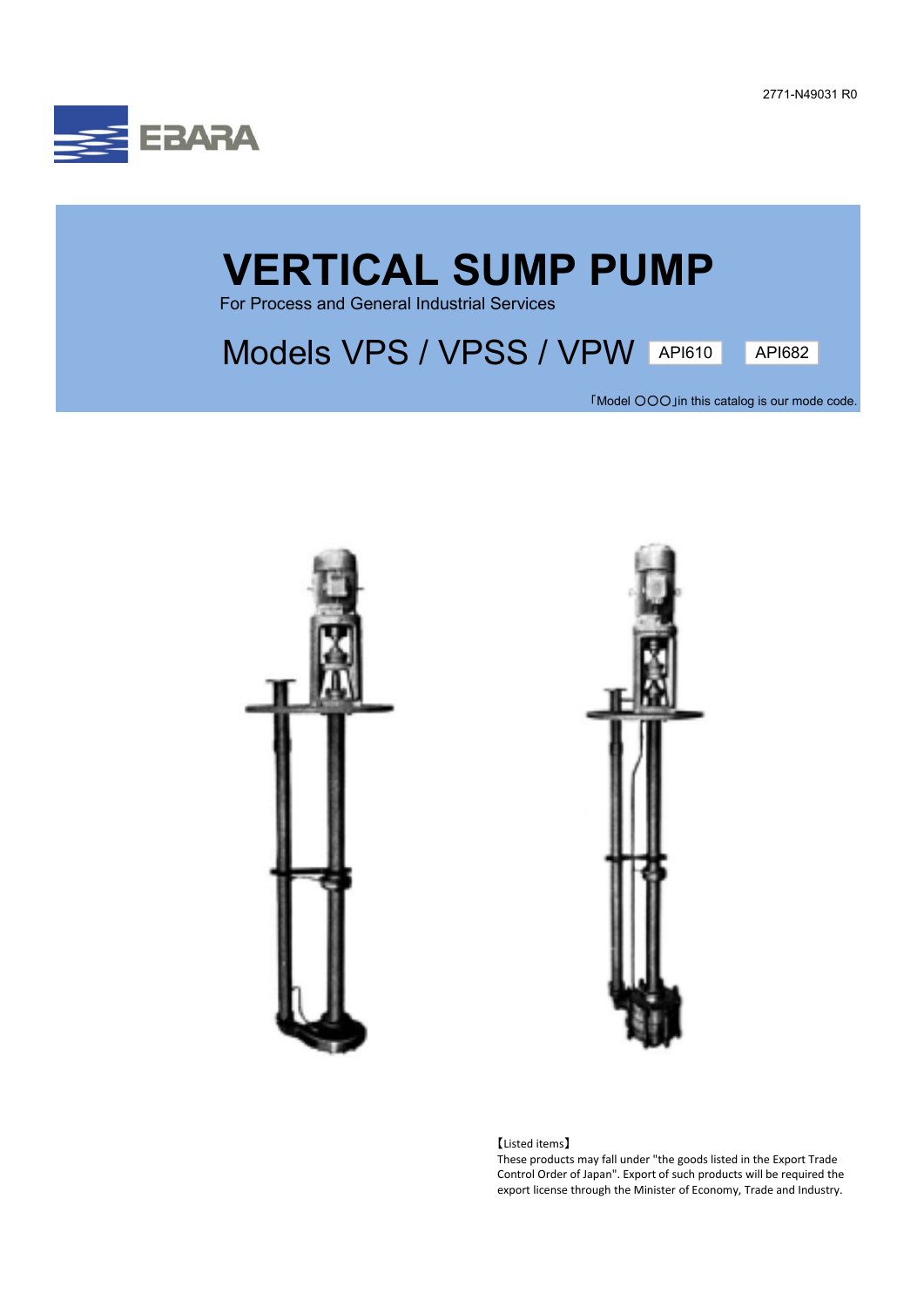# **VERTICAL SUMP PUMP**

For Process and General Industrial Services

#### Models VPS / VPSS / VPW API610

API682

EBARA MODEL VPS,VPSS and VPW VERTICAL SUMP PUMPS have been widely used in petroleum refineries, for the petrochemical industry, and general industrial services.

## **Applications**

- ・Petroleum Refineries
- ・Petrochemical Industries
- ・General Industrial Services

## **Ratings**

| ---------            |                                                            |                                                             |                                                             |
|----------------------|------------------------------------------------------------|-------------------------------------------------------------|-------------------------------------------------------------|
| Model                | <b>VPS</b>                                                 | <b>VPSS</b>                                                 | <b>VPW</b>                                                  |
| Capacity             | upto 200m3/h (880 U.S.gpm)                                 | upto 200m3/h (880 U.S.gpm)                                  | upto 200m3/h (880 U.S.gpm)                                  |
| Head                 | upto 80m (260 ft)                                          | upto 100m (330 ft)                                          | upto 35m (115 ft)                                           |
| Temperature          | $-0$ degC $\sim$ +120 degC                                 | $-40 \text{ degC} \sim +200 \text{ degC}$                   | $-40 \text{ degC} \sim +200 \text{ degC}$                   |
|                      | $(32 \text{ deg} \text{F} \sim +250 \text{ deg} \text{F})$ | $(-40 \text{ deg} \text{F} \sim +390 \text{ deg} \text{F})$ | $(-40 \text{ deg} \text{F} \sim +390 \text{ deg} \text{F})$ |
| <b>Flange Rating</b> | ASME Class 150lb as standard                               | ASME Class 150lb as standard                                | ASME Class 150lb as standard                                |
|                      | Others are also available.                                 | Others are also available.                                  | Others are also available.                                  |
| Impeller Type        | Open or Semi Open                                          | Enclosed                                                    | Enclosed                                                    |

### **Features**

・Vertical, Submerged, Radial Split, Closed Impeller (Model : VPSS, VPW), Semi-Open Impeller (Model : VPS)

・Small installation space, High reliability

・The design is API 610 VS4 sump pump and API 682 specifications.

## **Designation**

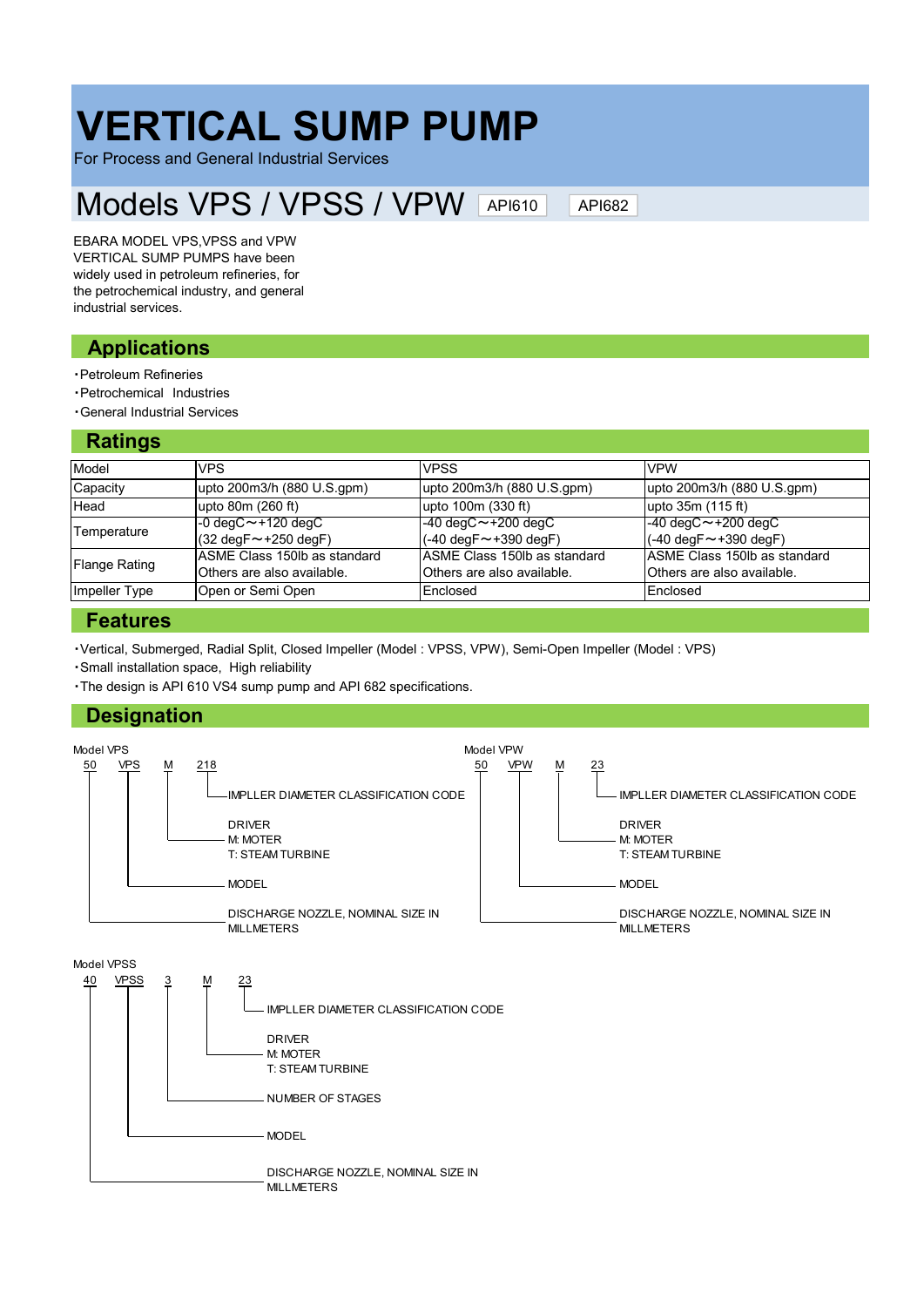#### CONSTRUCTION





#### METALLURGY

| Name of parts                              |                   | Materials JIS $/$ ASTM eq. |                                           |                            |      |
|--------------------------------------------|-------------------|----------------------------|-------------------------------------------|----------------------------|------|
|                                            | Cast iron         | Carbon steel               | [304 stainless steel]316 stainless steel] |                            |      |
| lCasing                                    | FC250 / A278 35   | $SCPH2$ / A216M WCB        | SCS13A / A351M CFA                        | SCSI4A / A351M CF8M        |      |
| impe ler                                   | FC200 / A48 30    | SCSITI / $A743M$ CA15      | SCS13A / A743M CFA                        | $SCS14A \times A743M CFBM$ |      |
| $\mathsf{IShaft}$                          | SUS403 / A276 403 | SUS403 / A276 403          | SUS304 / A276 304                         | SUS316 / A276 316          |      |
| Sleeve for Mechanical seal I               | SUS316 / A276 316 | SUS316 / A276 316          | SUS316 / A276 316                         | SUS316 / A276 316          |      |
| Note: Other materials supplied on request. |                   |                            | DWG. No.                                  |                            | REV. |
|                                            |                   |                            | $S8 - 1334077$                            |                            | 0    |



**EBARA** CORPORATION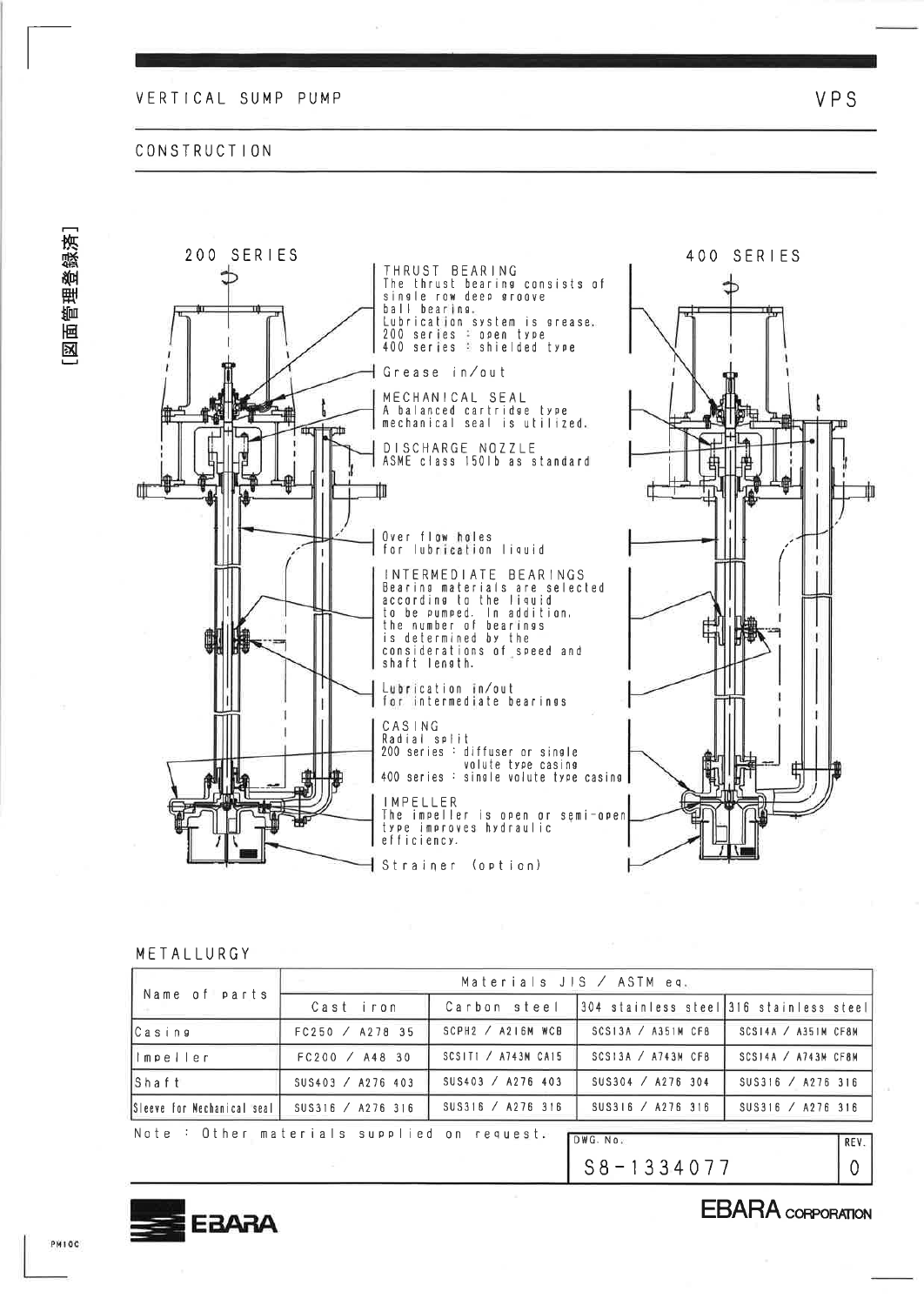#### VERTICAL MULTISTAGE SUMP PUMP

#### **CONSTRUCTION**



#### METALLURGY

| Name of parts                 |                                             | Materials JIS $/$ ASTM eq. |                                           |                            |
|-------------------------------|---------------------------------------------|----------------------------|-------------------------------------------|----------------------------|
|                               | Cast iron                                   | Carbon steel               | 1304 stainless steel1316 stainless steel1 |                            |
| Top ∕ Bottom casine           | FC250 / A278 35                             | $SCPH2$ / A216M WCB        | SCS13A / A351M CFB                        | SCS14A / A35IM CF8M        |
| lintermediate casing          | FC250 / A278 35                             | SFVC2A $\angle$ A266 2     | SUSF304 / A182 F304                       | SUSF316 / A182 F316        |
| limpeller.                    | FC200 / A48 30                              | SCS1T1 / A743M CA15        | SCS13A / $A743M$ CF8                      | $SCS14A \times A743M CF8M$ |
| lShaft                        | SUS403 / A276 403                           | SUS403 / A276 403          | SUS304 / A276 304                         | SUS316 / A276 316          |
| Case wear ring                | FCD400 / A536 Gr60-40-18                    | SUS420J1 / A276 420        | SUS304 / A276 304                         | SUS316 / A276 316          |
| limpeller wear ring           | SUS420J2 / A276 420                         | SUS420J2 / A276 420        | SUS304 / A276 304                         | SUS316 / A276 316          |
| ISleeve for Mechanical seal I | SUS316 / A276 316                           | SUS316 / A276 316          | SUS316 / A276 316                         | SUS316 / A276 316          |
|                               | Note : Other materials supplied on request. |                            | DWG. No.                                  | RFV                        |

 $S8 - 1334078$ 



VPSS



## **EBARA** CORPORATION

PMIOC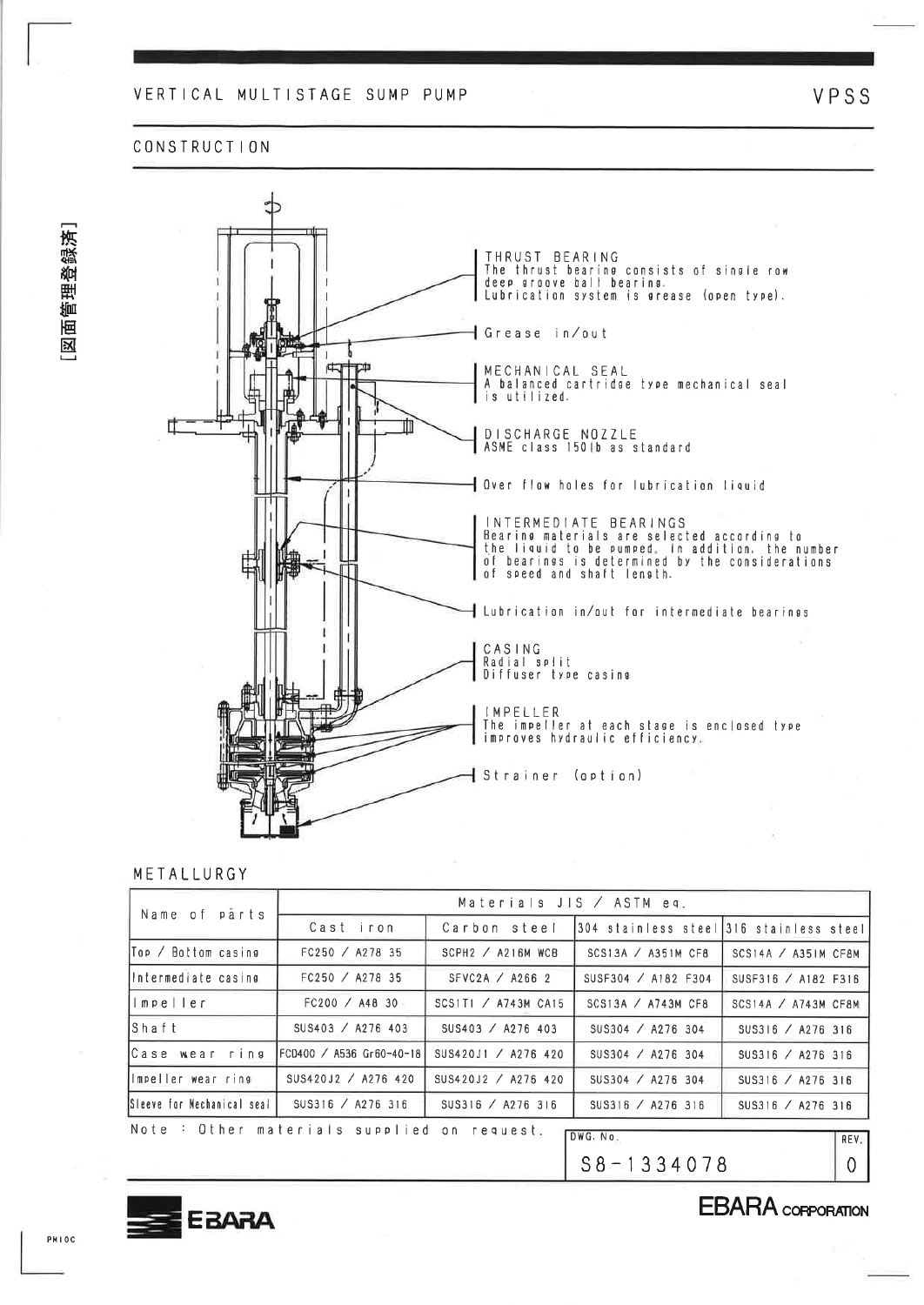#### CONSTRUCTION



#### METALLURGY

| Name of parts               |                                             | Materials JIS / ASTM eq.   |                                         |                            |         |
|-----------------------------|---------------------------------------------|----------------------------|-----------------------------------------|----------------------------|---------|
|                             | Cast iron                                   | Carbon steel               | 304 stainless steel 316 stainless steel |                            |         |
| lCasing                     | FC250 / A278 35                             | $SCPH2$ / A216M WCB        | SCS13A / A351M CFB                      | SCS14A / A35IM CF8M        |         |
| llmpeiler                   | FC200 / A48 30                              | SCS1T1 $\angle$ A743M CA15 | SCS13A / A743M CF8                      | $SCS14A \times A743M CFBM$ |         |
| İShaft                      | SUS403 / A276 403                           | SUS403 / A276 403          | SUS304 / A276 304                       | SUS316 / A276 316          |         |
| Case wear ring              | FCD400 / A536 Gr60-40-18                    | SUS420J1 / A276 420        | SUS304 / A276 304                       | SUS316 / A276 316          |         |
| limpeller wear ring         | SUS420J2 / A276 420                         | SUS420J2 / A276 420        | SUS304 / A276 304                       | SUS316 / A276 316          |         |
| Sleeve for Mechanical seall | SUS316 / A276 316                           | SUS316 / A276 316          | SUS316 / A276 316                       | SUS316 / A276 316          |         |
|                             | Note : Other materials supplied on request. |                            | DWG. No.                                |                            |         |
|                             |                                             |                            |                                         |                            | REV.    |
|                             |                                             |                            | $S8 - 1334079$                          |                            | $\circ$ |



**EBARA** CORPORATION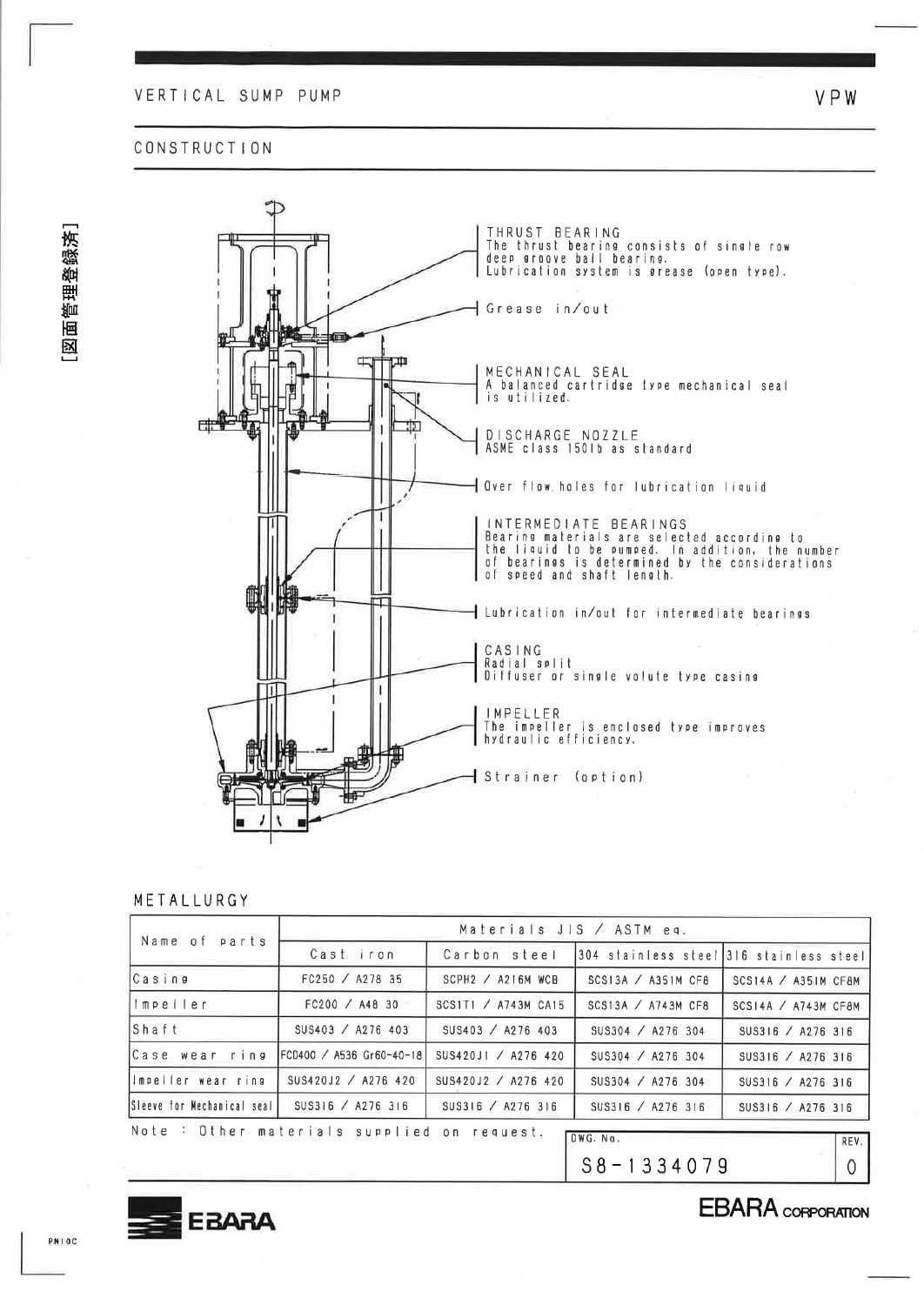#### VERTICAL SUMP PUMP

#### **DIMENSIONS**





PMIOC

図面管理登録済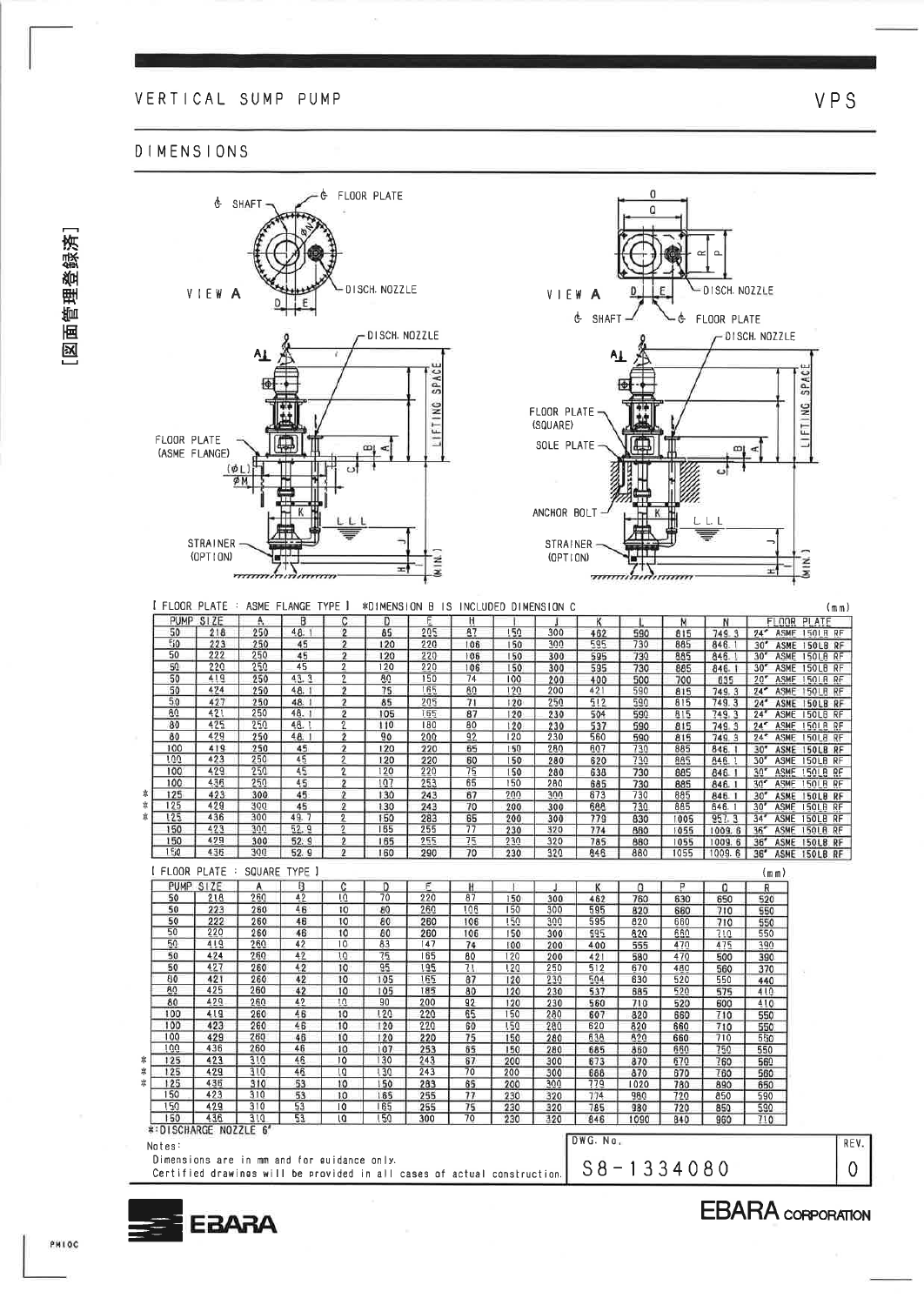## VERTICAL MULTISTAGE SUMP PUMP

& FLOOR PLATE

#### **DIMENSIONS**







| I FLOOR PLATE: ASME FLANGE TYPE I *DIMENSION B IS INCLUDED DIMENSION C |  |  |  |  |  |  |
|------------------------------------------------------------------------|--|--|--|--|--|--|
| PUMP SIZE                                                              |  |  |  |  |  |  |

imin.

궄

|    | PUMP | $T_{\text{L}}$  |     |     |                   |     |     |     |     |     |     |                |      | LOOR.<br>PLATE                                                   |
|----|------|-----------------|-----|-----|-------------------|-----|-----|-----|-----|-----|-----|----------------|------|------------------------------------------------------------------|
|    |      | <b>But they</b> | 250 | 48. | $^{\prime\prime}$ | 200 | 80  | 50  | 250 | 500 | 590 | 0 <sub>0</sub> |      | ASME<br><b>50LB</b><br>$9A$ <sup>3</sup><br><b>RF</b>            |
|    | 50   | cu.             | 250 | 48. | ה ר<br>. u        | 210 | 80  | 50  | 260 | 530 | 590 | 01C            |      | <b>ASME</b><br>150LB<br><b>RF</b>                                |
|    | 80   | - -             | 250 | 45  | 80                | 220 | 80  | 80  | 300 | 630 | 730 | 885            | 846. | 30"<br><b>ASME</b><br>I50LB RF                                   |
|    | 100  | 90<br>z a       | 250 | 45  | 80                | 220 | 120 | 220 | 350 | 645 | 730 | 885            | 846. | 30 <sup>4</sup><br><b>ASME</b><br>150L <sub>B</sub><br><b>RF</b> |
| *! | いつに  | oα              | 300 | 49. |                   |     | 12C | 250 | 400 | 720 | 830 | 1005           | 95   | 34"<br><b>ASME</b><br><b>150LB RF</b>                            |

 $\mathbf{a}$ 

|           | I FLOOR PLATE | SQUARE TYPE ) |    |                 |    |     |     |     |     |     |      |     |     | (m m ) |
|-----------|---------------|---------------|----|-----------------|----|-----|-----|-----|-----|-----|------|-----|-----|--------|
| PUMP SIZE |               |               | в  |                 |    |     |     |     |     |     |      |     |     |        |
| 40        | 23            | 260           | 46 | 10              | 70 | 200 | 80  | 50  | 250 | 500 | 680  | 560 | 580 | 460    |
| 50        | 23            | 260           | 46 | 10 <sup>°</sup> | 70 | 210 | 80  | 50  | 260 | 530 | 700  | 580 | 580 | 460    |
| 80        | 29            | 260           | 46 | 10              | 80 | 220 | 80  | 80  | 300 | 630 | 820  | 660 | 710 | 550    |
| 100       | 29            | 260           | 46 | 10              | 80 | 220 | 120 | 220 | 350 | 645 | 820  | 660 | 710 | 550    |
| 125       | 29            | 310           | 46 | 10              |    | クマフ | 120 | 250 | 400 | 720 | 1020 | 780 | 890 | 650    |

| Notes:                                                                                                                                                     | DWG. No. | REV- |
|------------------------------------------------------------------------------------------------------------------------------------------------------------|----------|------|
| Dimensions are in mm and for guidance only.<br>Ce <u>rtified drawines will be provided in all c</u> ases of actual construction.  $S\,8$ $-$ 1 3 3 4 0 8 1 |          |      |



霖

STRAINER

 $(OPT | ON)$ 

 $7777$ 

 $(mm)$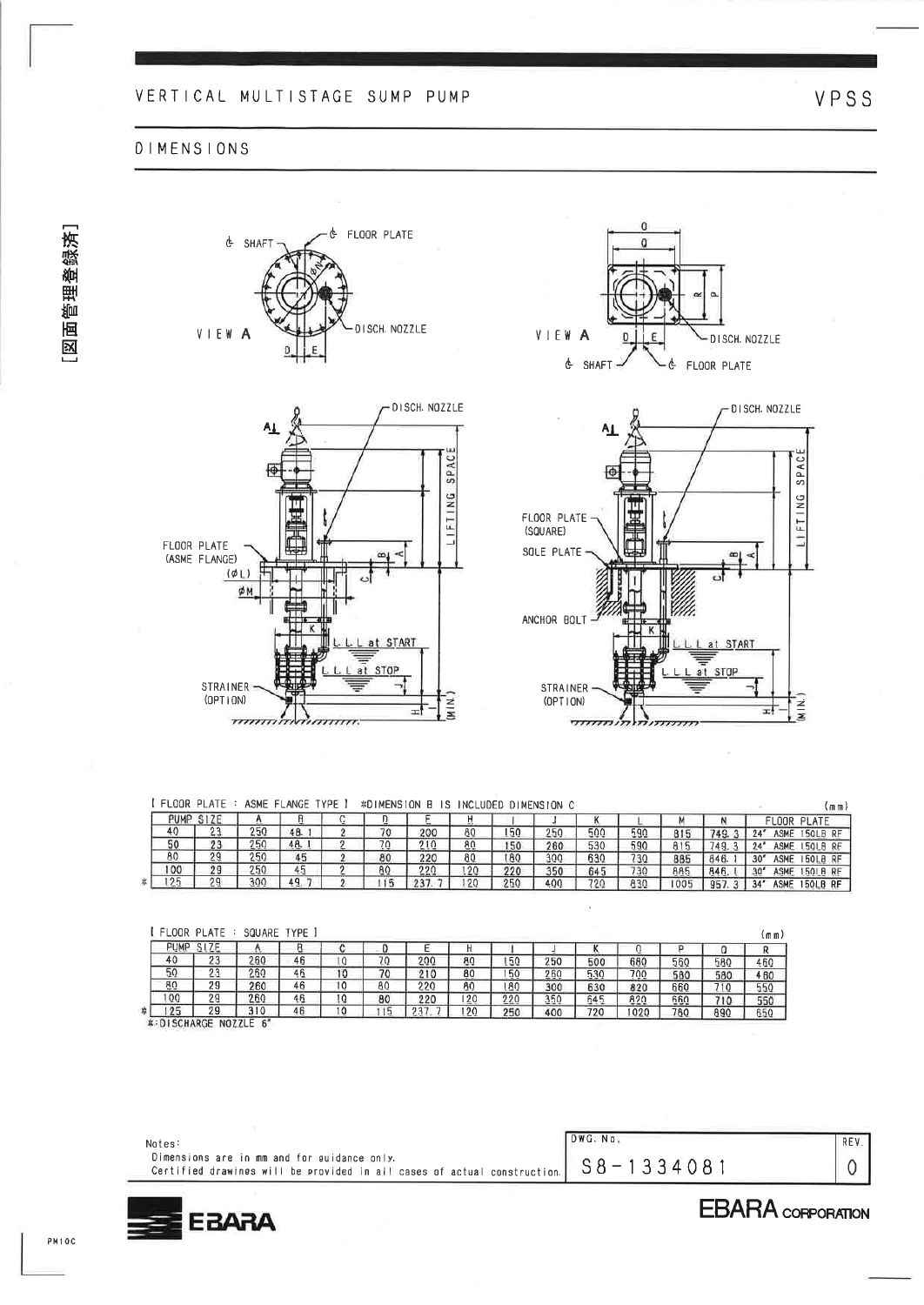### **DIMENSIONS**







VPW



| FLOOR PLATE                             |       | м   |     |     |     |     |     |     |     |                | R   |     | SIZE | PUMP. |
|-----------------------------------------|-------|-----|-----|-----|-----|-----|-----|-----|-----|----------------|-----|-----|------|-------|
| 24"<br>ASME<br>150LB RF                 | 749.  | 815 | 590 | 425 | 230 | 120 | 75  | 175 | 65  |                | 48. | 250 | 23   | 40    |
| ASME 150LB RF<br>24"                    | 749.3 | 815 | 590 | 450 | 230 | 20  | 75  | 185 | 75  |                | 48. | 250 | 23   | 50    |
| 24"<br>ASME<br>150LB RF                 | 749.3 | 815 | 590 | 475 | 230 | 20  | 75  | 200 | 60  | 0              | 48. | 250 | 29   | 50    |
| 30''<br>ASME<br><b>ISOLB RF</b>         | 846.  | 885 | 730 | 700 | 300 | 180 | 136 | 280 | 125 | റ              | 45  | 250 | 225  | 50    |
| 30"<br>ASME<br>150LB RF                 | 846.  | 885 | 730 | 700 | 300 | 180 | 136 | 280 | 125 | $\overline{2}$ | 45  | 250 | 229  | 50    |
| 24''<br><b>ASME</b><br>150LB RF         | 749.3 | 815 | 590 | 515 | 230 | 120 | 94  | 205 | 75  | 0              | 48. | 200 | 23   | 80    |
| $30^{\circ}$<br><b>ASME</b><br>150LB RF | 846.  | 885 | 730 | 702 | 300 | 180 | 36  | 265 | 125 | 2              | 45  | 250 | 225  | 80    |
| 24"<br><b>ASME</b><br>150LB RF          | 749.3 | 815 | 590 | 560 | 230 | 20  | 94  | 210 | 90  | o              | 48. | 250 | 29   | 80    |
| 30 <sup>r</sup><br>ASME 150LB RF        | 846.  | 885 | 730 | 560 | 250 | 50  | 75  | 195 | 105 | $\overline{2}$ | 45  | 250 | 23   | 00    |
| 30 <sup>''</sup><br>ASME 150LB RF       | 846.  | 885 | 730 | 590 | 250 | 150 | 75  | 195 | 105 | o              | 45  | 250 | 29   | 100   |

PUMP  $SIZE$  $\overline{0}$  $\overline{R}$  $\overline{A}$  $\overline{B}$  $\overline{c}$ E K  $\Omega$  $\overline{P}$  $\Box$ J  $\overline{75}$  $\frac{23}{29}$ <br> $\frac{225}{229}$  $\frac{260}{260}$  $\frac{520}{520}$  $\overline{75}$  $rac{50}{50}$  $\overline{75}$  $\frac{260}{260}$  $\frac{125}{125}$  $\frac{50}{80}$  $\frac{280}{205}$  $\frac{300}{230}$  $\frac{260}{260}$  $\frac{75}{125}$  $\frac{10}{10}$  $\frac{410}{550}$  $\begin{array}{@{}c@{\hspace{1em}}c@{\hspace{1em}}c@{\hspace{1em}}}\n \hline\n 225 \\
\hline\n 225 \\
\hline\n 29 \\
\hline\n 23 \\
\hline\n 29\n \end{array}$  $\frac{136}{94}$   $\frac{75}{75}$  $\frac{265}{210}$  $\frac{300}{230}$  $\frac{560}{560}$  $\frac{410}{550}$  $rac{10}{10}$  $\frac{105}{105}$  $\frac{150}{150}$  $\frac{250}{250}$  $\frac{820}{820}$  $\frac{710}{710}$ 

| Notes:                                                                                                                  | DWG. No.          |  |
|-------------------------------------------------------------------------------------------------------------------------|-------------------|--|
| Dimensions are in mm and for guidance only.<br>Certified drawings will be provided in all cases of actual construction. | 3 - 1 3 3 4 0 8 2 |  |